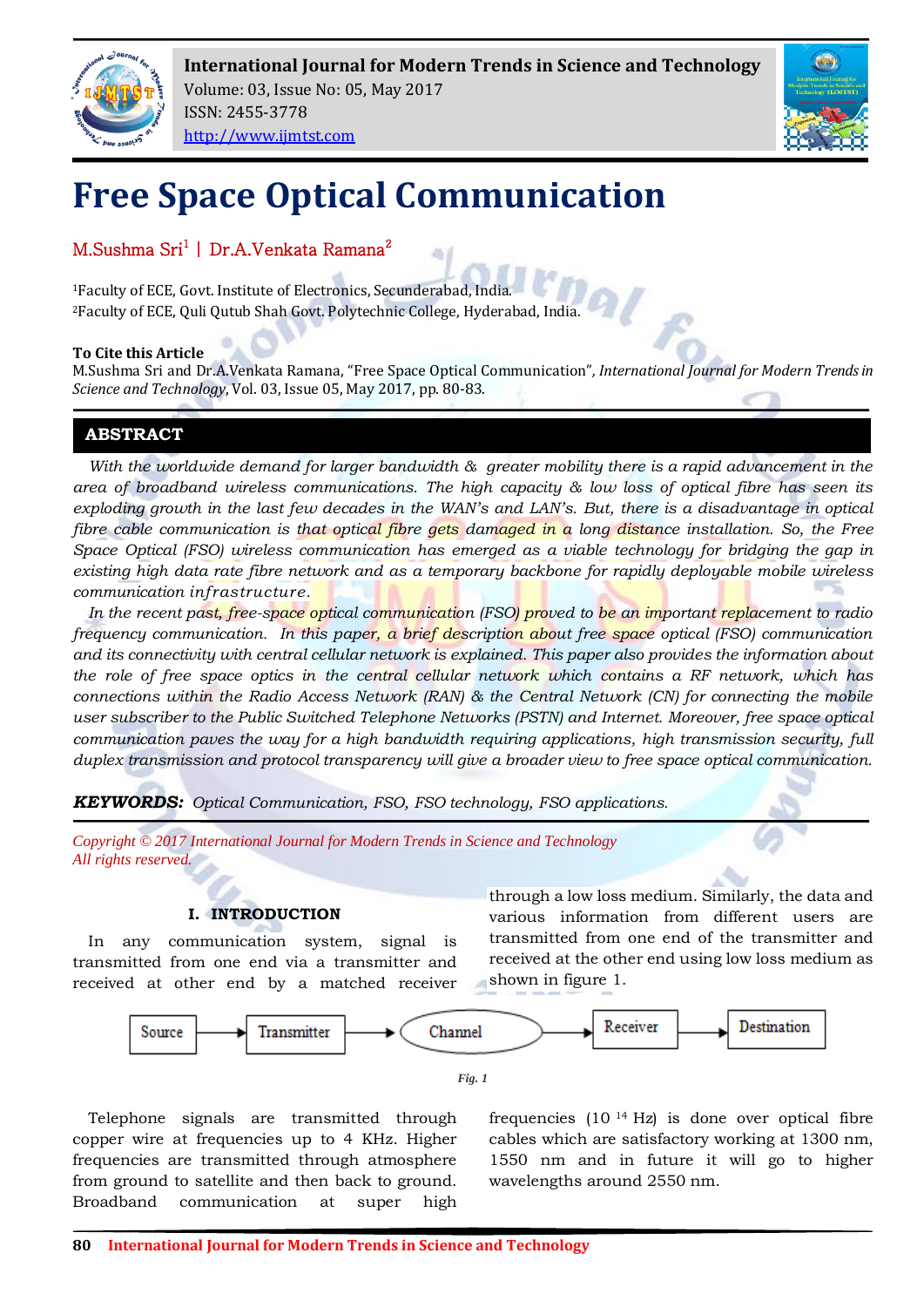## **II. OPTICAL FIBRE**

Optical fibre carries much more information than conventional copper wire and in general it is an electromagnetic interference and needed in retransmission of signals [1]. Most telephone company long-distance lines are now made of optical fibre. In the electromagnetic spectrum infrared region (0.7–100mm) lies between microwave frequency and visible spectrum, (0.32 – 0.7mm). First generation optical fibre communication was designed at 820 nm but after 1980, the optical fibre communication is done at 1300 nm and 1550 nm. The 1550 nm range provides the minimum attenuation of light signals over long distances but this wavelength has much larger dispersion. At present, most of the systems, which are operational in the world, are based on 1550 nm laser wavelength in the near infrared region. This wavelength, 1550 nm is selected after studying the fibre attenuation with respect to wavelength from 300 nm to 2000 nm. It is found that fibre attenuation is 0.5 dB/km for 1300 nm and it is around 0.2 dB/km for 1550 nm wavelength. So, optical fibre transmitter, optical receiver and fibre cable suitable for 1300nm and 1550 nm are successfully developed and are now operating worldwide. Further low attenuation losses are seen in fibres around 2.55 mm. research works is going on so that attenuation losses of the order of 0.001 dB/km may be achieved on longer wavelengths of optical fibre cables.

#### **III. EVOLUTION OF FSO**

Free-space optical communication offers the potential to send large amounts of data securely over moderate distances without the expense of laying fibre-optic cable. The technology is useful where the physical connection of the transmitter and receiver locations as shown below figure is difficult. FSO systems represent one of the most promising approaches for addressing the emerging broadband access market [10]. These robust systems, which establish communication links by transmitting laser beams directly through the atmosphere, have matured to the point that mass-produced models are now available. FSO systems offer many features, principal among them being low start-up and operational costs, rapid deployment, and high fibre-like bandwidths. FSO systems offer capacities in the range of 100Mbps to 2.5 Gbps, and demonstration systems report data rates as high as 160 Gbps. Free space optics (FSO) is a line-of-sight technology that currently enables

optical transmission up to 2.5 Gbps of data, voice, and video communications through the air, allowing optical connectivity without deploying fibre optic cables or securing spectrum licenses. FSO system can carry full duplex data at giga bits per second rates over Metropolitan distances of a few city blocks of few kms. FSO, also known as optical wireless, overcomes this last-mile access bottleneck by sending high bit rate signals through the air using laser transmission. Even though FSOs offer high security as its laser beams cannot be determined with the devices like spectrum analyzers or RF meters there are some challenges in the implementation of it.

Free space optics is an optical communication technology that uses light propagating in free space to transfer data. FSO uses LED or laser as a light source and the bandwidth required is up to 2.5Gbps. Free Space Optics communications, also called Free Space photonics (FSP) or Optical Wireless, refers to the transmission of visible and infrared (IR) beams through the atmosphere to obtain optical communications. Like fibre, Free Space Optics uses asers and LED to transmit data, but instead of enclosing the data stream in a glass fibre, it is transmitted through the air. FSO communication is an effective means of communication at high bit rates over short distances. FSO is a line-of-sight technology that uses lasers to provide optical bandwidth connections or FSO is an optical communication technique that propagate the light in free space means air, outer space, vacuum, or something similar to wirelessly transmit data for telecommunication and computer networking. Currently, FSO is capable of up to 2.5 Gbps [1] of data, voice and video communications through the air, allowing optical connectivity without requiring fibre optic cable and operate between the 780 – 1600 nm wavelengths bands and use O/E and E/O converters.

FSO requires light, which can be focused by using either light emitting diodes (LEDs) or lasers (light amplification by stimulated emission of radiation). The use of lasers is a simple concept similar to optical transmissions using fibre optic cables; the only difference is the transmission media. Light travels through air faster than it does through glass, so it is fair to classify FSO as optical communications at the speed of the light as shown below figure 3. FSO communication is considered as an alternative to radio relay link line-of sight (LOS) communication systems. This chapter is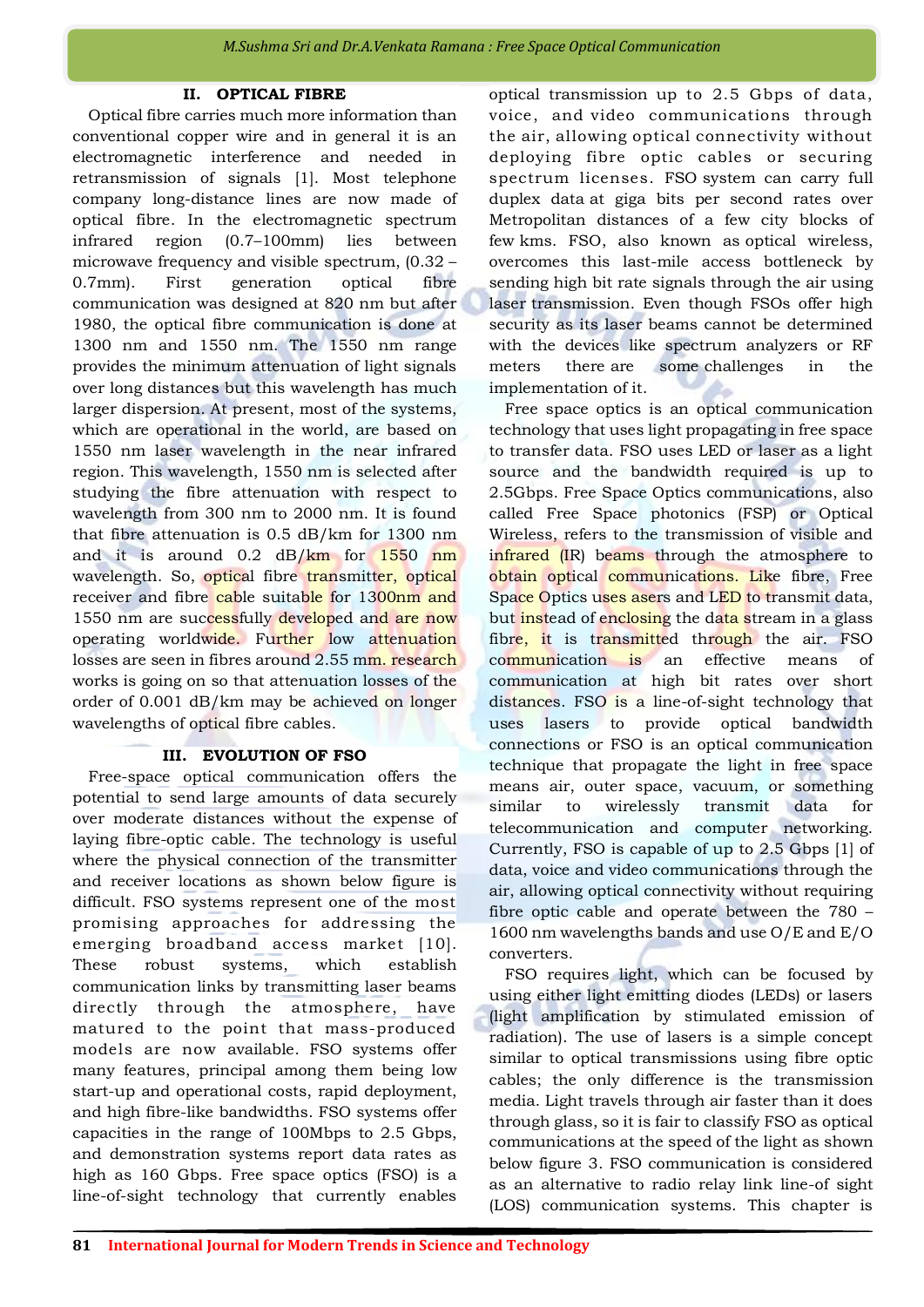concentrate on ground-to-ground free-space laser communications. FSO components are containing three stages: transmitter to send of optical radiation through the atmosphere obeys the Beer-Lamberts' law, free space transmission channel where the turbulent exist eddies (cloud, rain, smoke, gases, temperature variations, fog and aerosol) and receiver to process the received signal. Typical links are between 300 m and 5 km, although longer distances can be deployed such as 8–11 km are possible depending on the speed and required availability.



Optical wireless, based on FSO‐ technology, is an outdoor wireless product category that combines the speed of fibre with the flexibility of wireless [4]. It enables optical transmission at speeds of up to 1.25 Gbps and, in the future, is capable of speeds of 10 Gbps and beyond using WDM technology. This is not possible with any standard microwave spectrum based, fixed wireless or RF technology. Optical wireless also eliminates the need to buy expensive spectrum licensing (it requires no FCC or municipal license approvals worldwide), which further distinguishes it from fixed wireless technologies [11].

#### *A. Leveraging FSO Technology*

Lasers operate in the infrared, visible and ultraviolet regions of the electromagnetic

spectrum, from one millimetres down to 100 nanometres in wavelength. Typically, lasers are described by their wavelength as contrasted with radar systems that are characterized by frequency, because the laser's frequency is 10,000 to 1,000,000 times higher than typical microwave radars. Both microns (mm or 10-6 meters) or nanometres (nm or 10-9 meters) will be used in this study to characterize lasers. In contrast, radar systems usually have wavelengths on the order of millimetres to centimetres. This chapter explores the inherent benefits of using lasers for communication.

#### **V. FSO APPLICATIONS**

Telecommunication and computer networking

Point-to-point LOS links

 Temporary network installation for events or other purpose as disaster recovery

 For communications between spacecraft, including elements of satellite constellation

 $\triangleright$  Security applications

**Military** application: (its potential for low electromagnetic emanation when transferring

Sensitive data for air forces

> Metro network extensions: carriers can deploy FSO to extend existing metropolitan area

**Fibre rings, to connect new networks, and, in** their core infrastructure, to complete SONET.

**Enterprise connectivity: the ease with which FSO** links can be installed makes them a natural for interconnecting local area network segments that are housed in buildings separated by public streets or other right-of-way property.

 Fibre backup: FSO may also be deployed in redundant links to backup fiber in place of a second fibre link.

 Backhaul: FSO can be used to carry cellular telephone traffic from antenna towers back to facilities wired into the public switched telephone network.

 Service acceleration: FSO can be also used to provide instant service to fiber-optic customers while their fibre infrastructure is being laid.

 Last-Mile access: In today's cities, more than 95% of the buildings do not have access to the fibre optic infrastructure due to the development of communication systems after the metropolitan areas. FSO technology seems a promising solution to the connection of endusers to the service providers or to other existing networks. Moreover, FSO provides high speed connection up to Gbps, which is far more beyond the alternative systems.